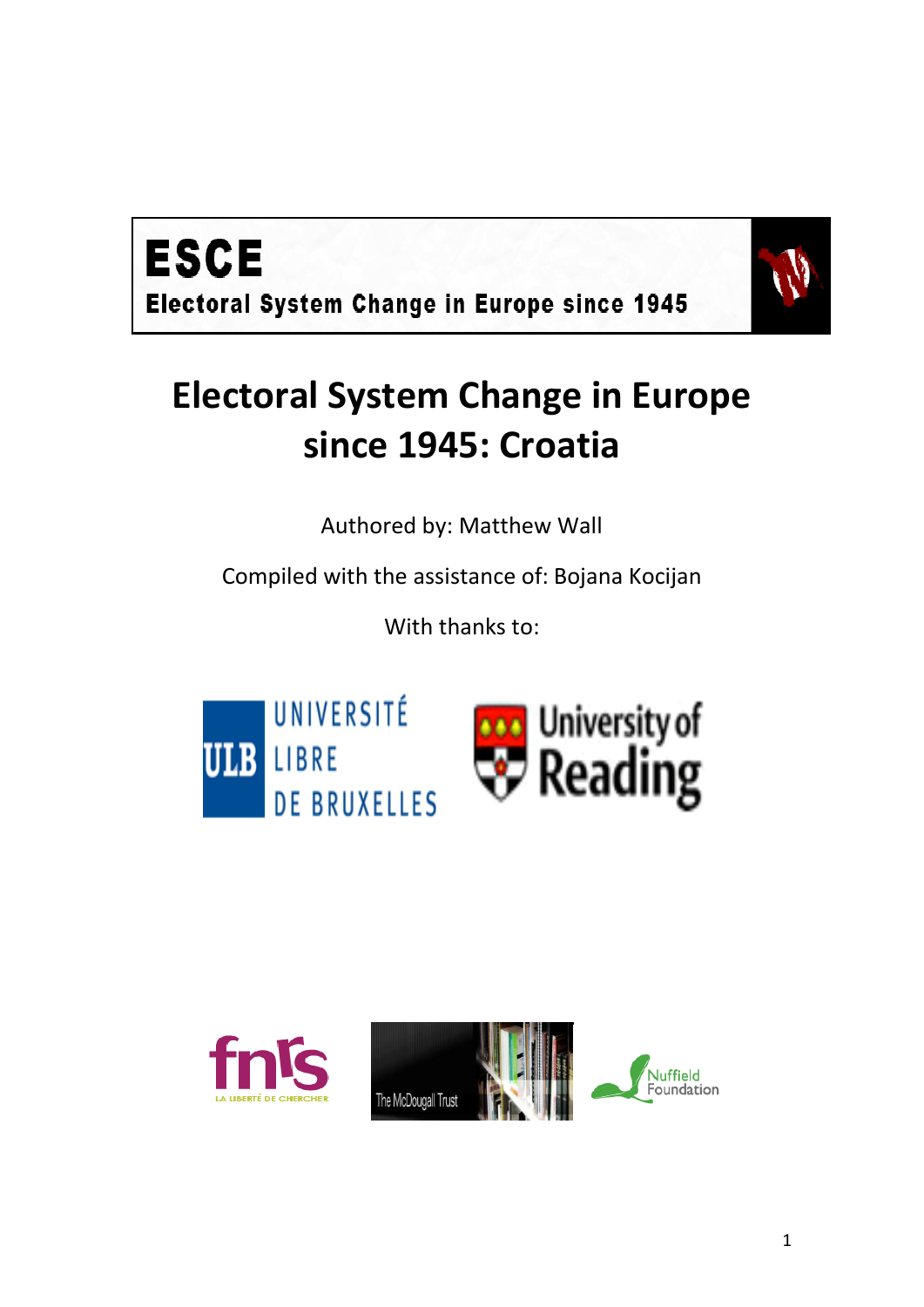

# **Section 1: Overview of Croatian Electoral System Changes since 1990**

Croatia's first democratic elections, held in 1990, were conducted via a majoritarian two-round system in single-member districts. Independent Croatia's first elections, in 1992, used a different system: Mixed Member Majoritarian (MMM). The 1992 MMM system combined single member plurality (SMP) and closed-list PR (d'Hondt) without any mechanism for the PR seats to compensate for partisan disproportionality in the single seat districts. MMM was replaced with a straight closed-list PR electoral system in 1999, and this system is still in force for Croatia's elections today, with only very slight modifications. The Constitution contains only general stipulations relating to the electoral system, and these have not changed since 1992. Article 72 says, "The Croatian Parliament shall have no less than 100 and no more than 160 deputies elected on the basis of direct, universal and equal suffrage by secret ballot." Article 73 stipulates a four-year term and says that methods of election will be determined by law.

## **Section 2: Relevant Electoral System changes since 1990**

| Law       | <b>Amendment</b> | <b>Date</b> | <b>of</b>  | <b>Location</b>                             | Relevant for |  |
|-----------|------------------|-------------|------------|---------------------------------------------|--------------|--|
|           |                  | enactment   |            |                                             | the research |  |
| <b>NN</b> |                  | 17          | Feb        | http://hidra.srce.hr/arhiva/263/18315/www.n | Yes          |  |
| 007/1990  |                  | 1990        |            | n.hr/clanci/sluzbeno/1990/0073.htm          |              |  |
| <b>NN</b> | <b>New</b>       | 22          | <b>Dec</b> |                                             | Yes          |  |
| 056/1990  | constitution     | 1990        |            |                                             |              |  |
|           | replacing tri-   |             |            |                                             |              |  |
|           | cameral          |             |            |                                             |              |  |
|           | parliament       |             |            |                                             |              |  |
|           | with             |             |            |                                             |              |  |
|           | unicameral       |             |            |                                             |              |  |
|           | parliament       |             |            |                                             |              |  |
| <b>NN</b> |                  | 25 Apr 1992 |            | http://hidra.srce.hr/arhiva/263/18315/www.n | Yes          |  |
| 022/1992  |                  |             |            | n.hr/clanci/sluzbeno/1992/0489.htm          |              |  |
|           | NN 001/1993      | 6 Jan 1993  |            | http://hidra.srce.hr/arhiva/263/18315/www.n | <b>No</b>    |  |
|           |                  |             |            | n.hr/clanci/sluzbeno/1993/0003.htm          |              |  |
|           | NN 068/1995      | 21          | Sep        | http://hidra.srce.hr/arhiva/263/18315/www.n | Yes          |  |
|           |                  | 1995        |            | n.hr/clanci/sluzbeno/1995/1193.htm          |              |  |
|           | NN 108/1996      | 31          | Dec        | http://hidra.srce.hr/arhiva/263/18315/www.n | <b>No</b>    |  |
|           |                  | 1996        |            | n.hr/clanci/sluzbeno/1996/2092.htm          |              |  |
| <b>NN</b> |                  | 13          | Nov        | http://hidra.srce.hr/arhiva/263/18315/www.n | Yes          |  |
| 116/1999  |                  | 1999        |            | n.hr/clanci/sluzbeno/1999/1854.htm          |              |  |
|           | NN 053/2003      | 2 Apr 2003  |            | http://hidra.srce.hr/arhiva/263/18315/www.n | <b>No</b>    |  |
|           |                  |             |            | n.hr/clanci/sluzbeno/2003/0679.htm          |              |  |
|           | NN 145/10        | 17          | Dec        | http://www.sabor.hr/Default.aspx?art=1893   | Yes          |  |
|           |                  | 2010        |            |                                             |              |  |
|           | NN 120/11        | 11          | Oct.       | http://www.sabor.hr/Default.aspx?art=1893   | Yes          |  |
|           |                  | 2011        |            |                                             |              |  |

#### **Table 1. Summary of Croatian Electoral Laws and Amendments since 1990**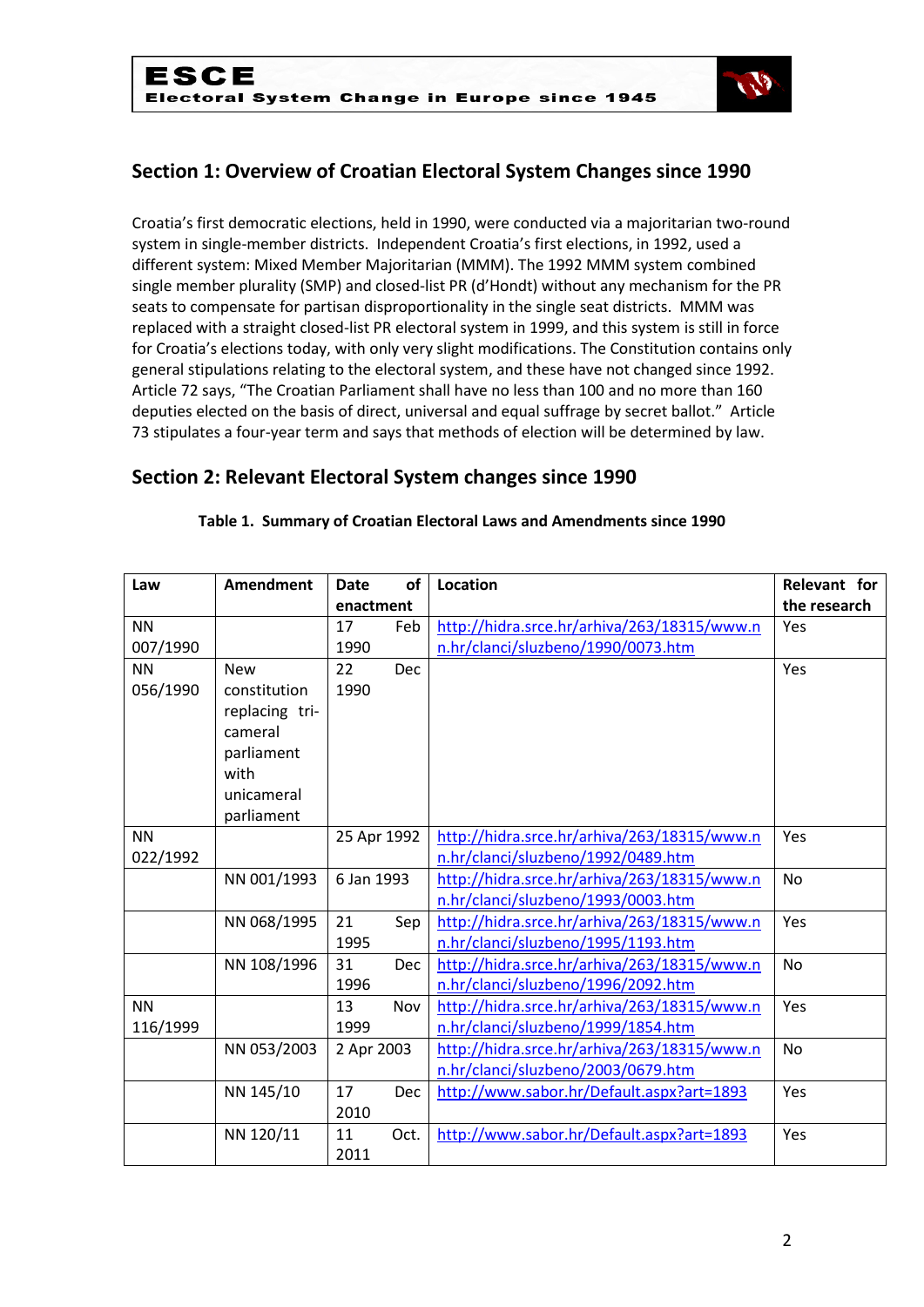

# **Section 3: Details of previous electoral systems and electoral system changes.**

#### *3.1 The 1990 Electoral System*

The 1990 electoral law established a two-round majority–plurality system, which was used for all of Croatia's parliamentary chambers. In detail:

Assembly size. There were 80 seats in the Socio-Political Council,<sup>1</sup> 116 in the Municipalities Council, $^2$  and 160 in the Associated Labour Council. $^3$ 

*Districts and district magnitude*. SMDs, though with provision for districts electing two or more members for the Municipalities Council where a municipality has fewer than 20,000 citizens (Article 34 of the Electoral Act).

*Nature of votes that can be cast*. Single vote for one candidate (Article 44) in each of up to two rounds of voting held two weeks apart (Article 58).

*Party threshold*. None.

**.** 

*Allocation of seats to parties at the lower tier*. Two-round system. In the first round, a candidate required an absolute majority and the votes of at least one third of all eligible voters in the district. If these conditions were not met, a second round was held two weeks later. All candidate who had won at least 7 per cent of the votes of those who voted in the first round – and not less than two candidates – were entitled to run in the second round. A simple plurality was sufficient to secure election in the second round.

*Allocation of seats to parties in the upper tier*. N.a.

*Allocation of seats to candidates*. As above.

3 <http://www.izbori.hr/izbori/ip.nsf/WPDS/173A719E86F172E2C12574480031B71E?open&1> See also the electoral results for 1990:

<sup>1</sup> <http://www.izbori.hr/izbori/ip.nsf/WPDS/173A719E86F172E2C12574480031B71E?open&1> See also the electoral results for 1990:

[http://www.izbori.hr/arhiva/pdf/1990/1990\\_1\\_1\\_Sabor\\_Rezultati\\_Drustveno\\_politicko\\_vijece.pdf](http://www.izbori.hr/arhiva/pdf/1990/1990_1_1_Sabor_Rezultati_Drustveno_politicko_vijece.pdf) and those pages omitted from the above pdf:

http://www.izbori.hr/arhiva/pdf/1990/1990\_1\_2\_Sabor\_Rezultati\_Drustveno\_politicko\_vijece\_dopunsk i\_izvjestaj.pdf

<sup>2</sup> http://www.izbori.hr/izbori/ip.nsf/WPDS/173A719E86F172E2C12574480031B71E?open&1

http://www.izbori.hr/arhiva/pdf/1990/1990\_1\_5\_Sabor\_Rezultati\_Vijece\_udruzenog\_rada.pdf and those pages omitted from the above pdf:

http://www.izbori.hr/arhiva/pdf/1990/1990\_1\_6\_Sabor\_Rezultati\_Vijece\_udruzenog\_rada\_dopunski\_iz vjestaj.pdf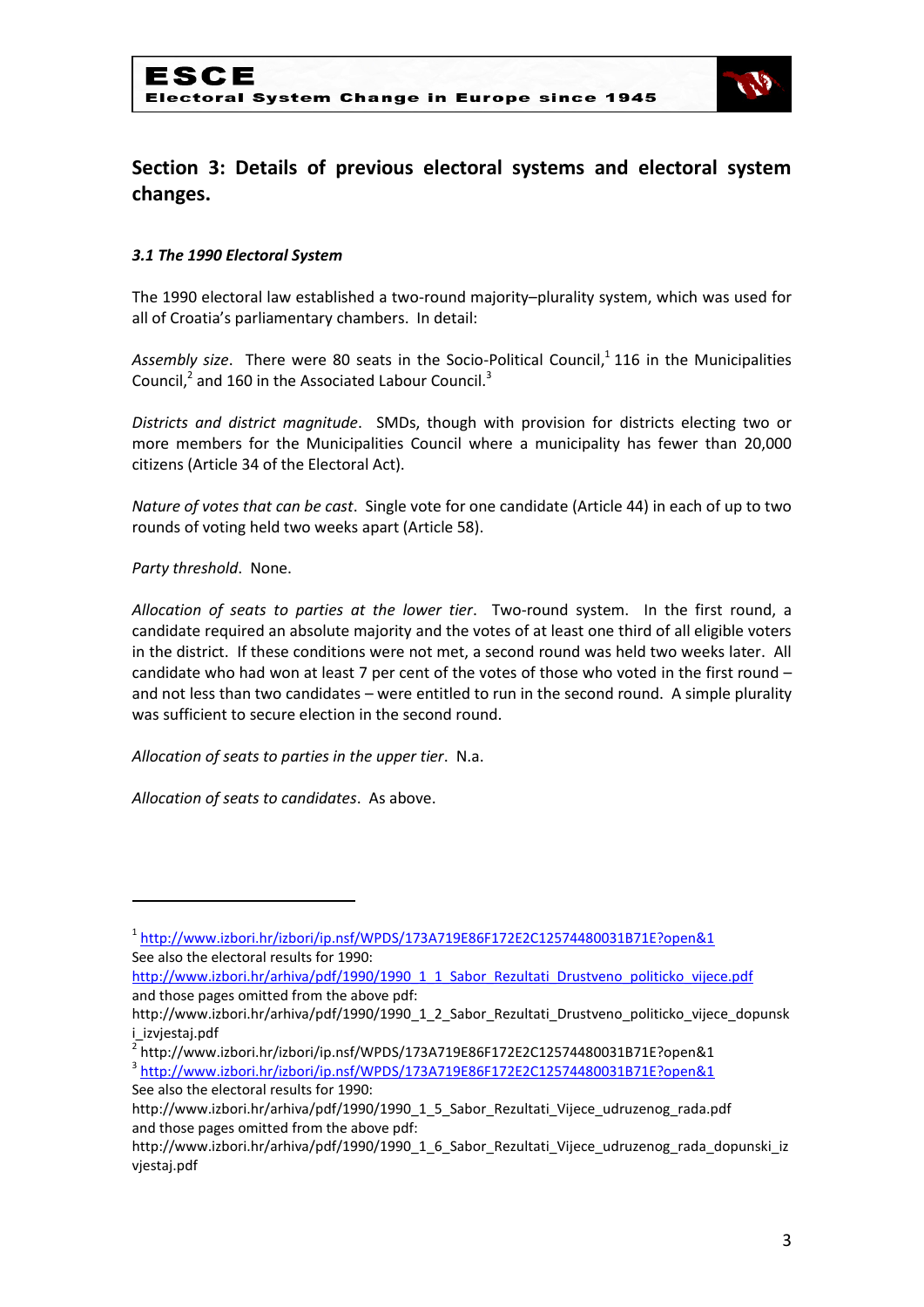

#### *3.2 The 1992 Electoral Reform*

**.** 

The Constitution passed on 22 December 1990 replaced the old three-chamber legislature with a unicameral parliament. The Constitution itself gives few details: Article 72 says, "The Croatian Parliament shall have no fewer than 100 and no more than 160 deputies elected on the basis of direct, universal and equal suffrage by secret ballot." Article 73 adds that the parliamentary term is four years.

The 1992 electoral law replaced the old two-round system with a mixed-member majoritarian (MMM) system using SMP to elect 64 members and closed-list PR to elect the remaining 60 members. In detail:

*Assembly size*. The three old chambers were replaced with a single chamber. The Constitution states that it should have between 100 and 160 members (Article 72). The 1992 Electoral Law provided for a chamber of 124 members (Article 22). But it also provided that any national minority comprising more than 8 per cent of the population as at the census of 1981 was to be entitled to additional mandates on the basis of population size as a proportion of 120 (Article 10, para. 1). If these entitlements were not initially met, extra seats could be created (and filled from the highest candidates not yet elected from the party lists from the relevant minorities) until the minimum levels were met (Article 26). So, according to this provision, and as explained in the documentation of the 1992 election results, since the Serbian minority comprised 11.5 per cent of the population, they were entitled to an extra 13 mandates, and the Jewish minority to one extra mandate. $4$  The total number of mandates allocated at the 1992 elections was therefore 138.<sup>5</sup>

*Districts and district magnitude*. 64 members are elected in SMDs, of whom 60 are elected in districts of equal size and the remaining four are elected in districts representing ethnic minorities. The remaining 60 members are elected in a single, nationwide district (all Article 23 of the Electoral Law).

*Nature of votes that can be cast*. The text is not very clear, but it seems that voters cast two votes: one for a candidate in an SMD and one for a party list (Article 40). Voters were presented with a list of candidates to be elected in SMDs (Article 38) and for the second tier of the election, party lists to be elected at the national level (Article 39)

*Party threshold*. Parties require 3 per cent of the national vote for lists to participate in the distribution of list seats (Article 24)

*Allocation of seats to parties in single-member districts*. SMP is used (Article 23).

*Allocation of seats to parties in the upper tier*. Though the system is described in an unusual way, it is mathematically identical to d'Hondt (Article 24)

<sup>&</sup>lt;sup>4</sup> http://www.izbori.hr/arhiva/pdf/1992/1992\_2\_2\_Rezultati\_Sabor\_zastupnicki\_dom\_po\_listama.pdf  $<sup>5</sup>$  This figure is the sum of the total number of mandates allocated in the SMDs, as detailed at</sup> [http://www.izbori.hr/arhiva/pdf/1992/1992\\_2\\_1\\_Rezultati\\_Sabor\\_zastupnicki\\_dom\\_po\\_IJ.pdf](http://www.izbori.hr/arhiva/pdf/1992/1992_2_1_Rezultati_Sabor_zastupnicki_dom_po_IJ.pdf) and the number of mandates allocated through the nationwide party lists, as detailed at http://www.izbori.hr/arhiva/pdf/1992/1992\_2\_2\_Rezultati\_Sabor\_zastupnicki\_dom\_po\_listama.pdf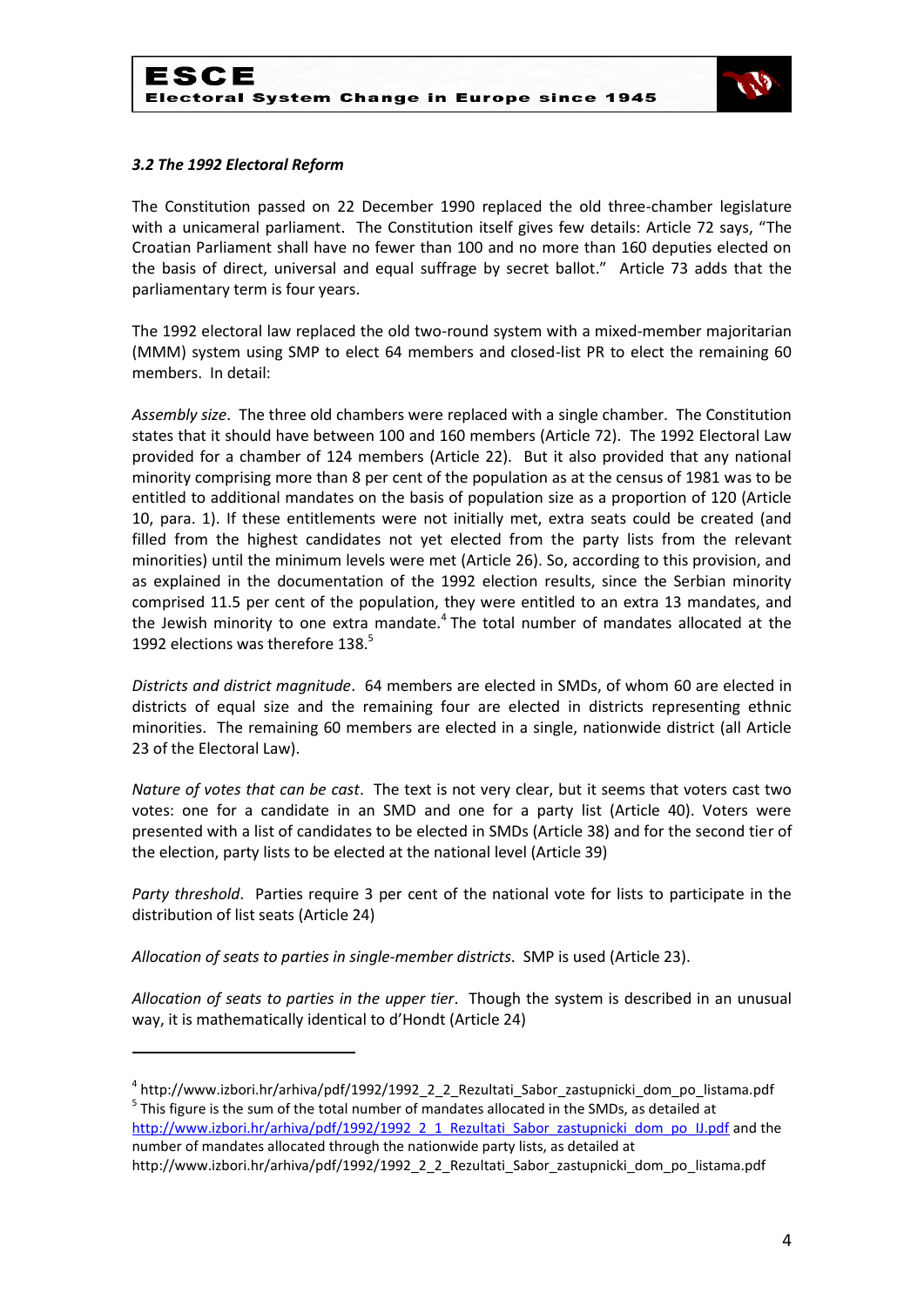

*Allocation of seats to candidates*. Lists are completely closed.

#### *3.3 The 1995 Electoral Reform*

The MMM system was retained, mixing SMP and d'Hondt as before, but the reform changed the assembly size and proportions of different types of seat. The system for allocating mandates to those representing the Serbian minority was reduced and a new provision was made for residents abroad to elect 12 deputies (Kasapović, 1996, 269-270). In detail:

*Assembly size*. The 1995 law introduced a new provision, 58a, whereby following the publication of the census of the population, conducted for the purpose of the electoral law, the assembly size was to be changed to 127 and an additional provision was introduced which specified that the number of candidates representing the Serbian minority was to be 3. These mandates were to be allocated to the 3 candidates with the most votes (Article 27 of the 1995 law). 127 seats were subsequently filled at the 1995 parliamentary elections.<sup>6</sup>

*Districts and district magnitude*. 32 SMDs (Article 12 of the 1995 law, amending Article 23 of the 1992 law), 80 seats in a single nationwide PR district (Article 13 of the 1995 law, amending Article 24 of the 1992 law), and a new provision was introduced for residents abroad to elect 12 deputies in a single PR district (Article 14 of the 1995 law, supplementing Article 24 with the new provision 24 a).

*Nature of votes that can be cast*. No change.

**.** 

*Party threshold*. The threshold for winning seats from the national lists was increased from 3 per cent of the national list vote to 5 per cent, with additional thresholds added for coalitions, of 8 per cent for two-party coalitions and 11 per cent for coalitions of three or more parties (Article 13 of the 1995 law, amending Article 24 of the 1992 law). The same thresholds were introduced for the 12 non-resident seats, applying (presumably, through the law does not state it explicitly) to the votes cast for these lists (Article 14 of the 1995 law, introducing a new Article, 24a, to the 1992 law)

*Allocation of seats to parties at the lower tier*. SMP was retained.

*Allocation of seats to parties in the upper tier*. D'Hondt was retained (Article 13 of the 1995 law, amending Article 24 of the 1992 law).

*Allocation of seats to candidates*. Lists remain closed.\*(Antić and Gruičić, 2008, 752).

 $^6$  80 through nationwide party lists, 12 to residents abroad, 32 allocated in SMDs, and an additional 3 were allocated ted in a separate district to candidates representing the Serbian minority. See: http://www.izbori.hr/arhiva/pdf/1995/1995\_Rezultati\_Sabor\_zastupnicki\_dom.pdf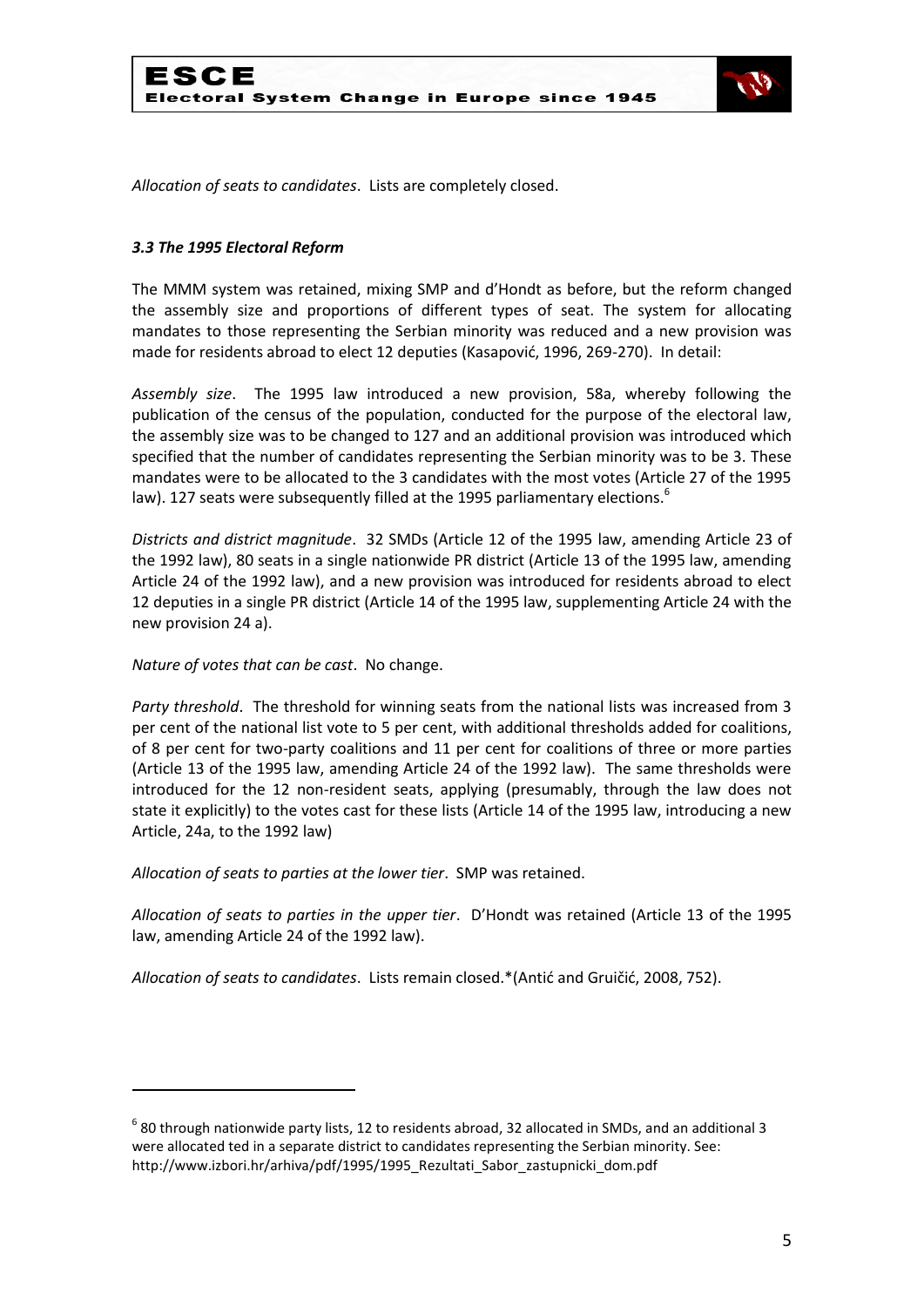

## *3.4 The 1999 Electoral Reform*

**.** 

This reform replaced MMM with a straight list PR system. In detail:

*Assembly size*. There are 140 standard members representing voters who are resident in Croatia (Article 38). In addition:

- 1. There are also representatives for eligible voters who are not resident in Croatia, elected in the separate electoral district, number 11. Until 2010, the number of these seats depended on the numbers of votes cast. Specifically, the number of valid votes cast in all the domestic districts combined was divided by 140. The number of valid votes in the district for non-residents was divided by this number. The number thereby obtained, rounded to the nearest whole number, was the number of seats allocated in the non-residents' district (Article 44). Since an amendment passed in 2010, however, the number of these seats has been fixed at three (Article 4 of the 2010 law amending Article 8 of the 1999 law)
- 2. The law also provided that 5 mandates be allocated to representatives of the various national minorities (Article 16), to be elected in a separate electoral district, number 12 (Article 16 of the 1999 law, referring to the provisions in the Law on electoral districts<sup>7</sup>) Those representing Hungarian, Italian and Serbian nationalities were to receive one mandate each, separately; Czech and Slovak minorities were to collectively receive one mandate, and Austrian, German, Ruthenian, Ukrainian and Jewish minorities were also to receive one mandate, as a group, collectively (Article 17).

The district magnitudes and therefore the total assembly size at each election since 1999 are shown in Table 2.

<sup>&</sup>lt;sup>7</sup> Article 13, Zakon o izbornim jedinicama za izbor zastupnika u Zastupnički dom Hrvatskoga državnog sabora, http://www.sabor.hr/Default.aspx?art=1918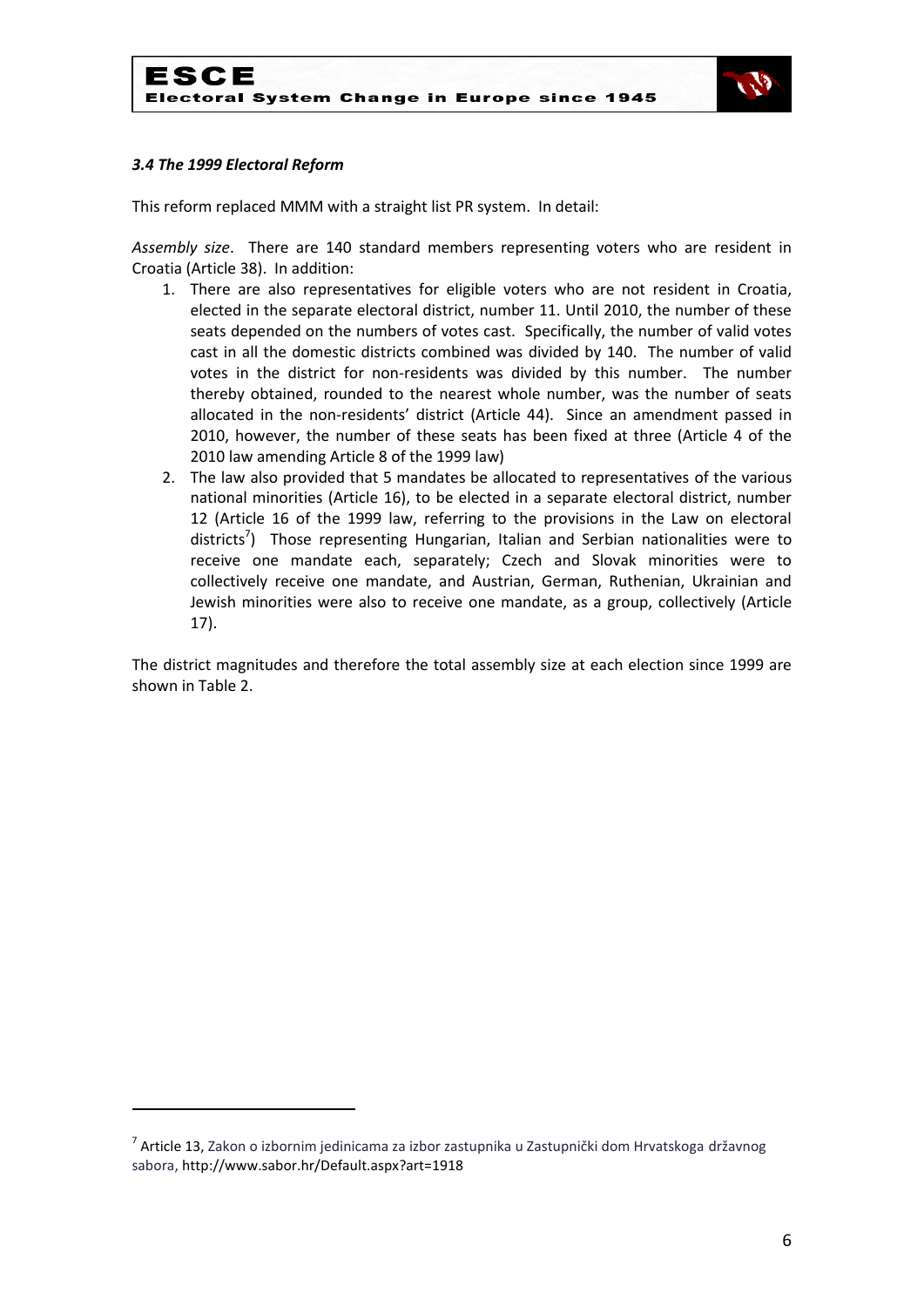

| <b>District</b> | District name               | 2000                   | 2003                  | 2007                   | 2011             |
|-----------------|-----------------------------|------------------------|-----------------------|------------------------|------------------|
| no.             |                             | elections <sup>8</sup> | election <sup>9</sup> | election <sup>10</sup> | $e$ lection $11$ |
| 1               |                             | 14                     | 14                    | 14                     | 14               |
| $\overline{2}$  |                             | 14                     | 14                    | 14                     | 14               |
| 3               |                             | 14                     | 14                    | 14                     | 14               |
| 4               |                             | 14                     | 14                    | 14                     | 14               |
| 5               |                             | 14                     | 14                    | 14                     | 14               |
| 6               |                             | 14                     | 14                    | 14                     | 14               |
|                 |                             | 14                     | 14                    | 14                     | 14               |
| 8               |                             | 14                     | 14                    | 14                     | 14               |
| 9               |                             | 14                     | 14                    | 14                     | 14               |
| 10              |                             | 14                     | 14                    | 14                     | 14               |
| 11              | Residents abroad (diaspora) | $6^{12}$               | $4^{13}$              | $5^{14}$               | $3^{15}$         |
| 12              | <b>National Minorities</b>  | $5^{16}$               | $8^{17}$              | $8^{18}$               | $8^{19}$         |
| Total           |                             | 151                    | 152                   | 153                    | 151              |

## **Table 2. Districts and assembly size since 1999**

*Districts and district magnitude*. As detailed above, there are 10 domestic districts, each having 14 members (Article 38), plus the non-resident district and the minority elections. The number of voters in the domestic districts "must not vary more than +/– 5%" (Article 39).

*Nature of votes that can be cast*. Except in the district for national minorities, voters cast a vote for a closed party list (Article 76). In the minorities district, voters cast a vote for an individual candidate.

*Party threshold*. Except in the minorities district, the threshold for candidates to compete in elections is 5 per cent of all valid votes cast within the electoral district (Lundberg, 2009, p. 20). The provision is not worded explicitly as such, simply saying, "Those lists in the electoral districts which are entitled to participate in the distribution of mandates are those that obtain

.

 $^{16}$  According to Articles 16-17 of the 1999 law

<sup>18</sup> The above provision remained in force for the 2007 elections, see

 $^8$  In accordance with Article 38 of the 1999 law each of the 10 districts were to receive 14 mandates.

 $^9$  In accordance with Article 35 of the 2003 law each of the 10 districts were to receive 14 mandates.

<sup>&</sup>lt;sup>10</sup> In accordance with Article 35 of the 2003 law each of the 10 districts were to receive 14 mandates.

 $11$  In accordance with Article 38 of the revised consolidated law of 2011 each of the 10 districts were to receive 14 mandates.

<sup>12</sup> <http://www.izbori.hr/2000Sabor/IJ11.PDF>

<sup>13</sup> <http://www.izbori.hr/2003Sabor/index.htm> (under 'Rezultati' and then XI 'dijaspora').

<sup>&</sup>lt;sup>14</sup>[http://www.izbori.hr/izbori/ipFiles.nsf/0/EEE1D5E6E334687CC1257455003AFF37/\\$FILE/2007\\_Hrvatsk](http://www.izbori.hr/izbori/ipFiles.nsf/0/EEE1D5E6E334687CC1257455003AFF37/$FILE/2007_Hrvatski%20sabor.pdf) [i%20sabor.pdf](http://www.izbori.hr/izbori/ipFiles.nsf/0/EEE1D5E6E334687CC1257455003AFF37/$FILE/2007_Hrvatski%20sabor.pdf)

In accordance with Article 4 of the 2010 law amending Article 8 of the 1999 law.

<sup>&</sup>lt;sup>17</sup> In accordance with Article 16 of the 2003 consolidated version of the 1999 law; see also election result[s http://www.izbori.hr/2003Sabor/index.htm](http://www.izbori.hr/2003Sabor/index.htm)

http://www.izbori.hr/izbori/izbori07.nsf/izvjesceOProvedenimIzborima.pdf

 $19$  Article 16, 2011 amendments to the 1999 law, see also the results of the 2011 elections at

http://www.izbori.hr/izbori/dip\_ws.nsf/0/2DF9D413BA2DA73BC125796500586759/\$File/konacni\_sluzb eni\_rezultati\_2011.pdf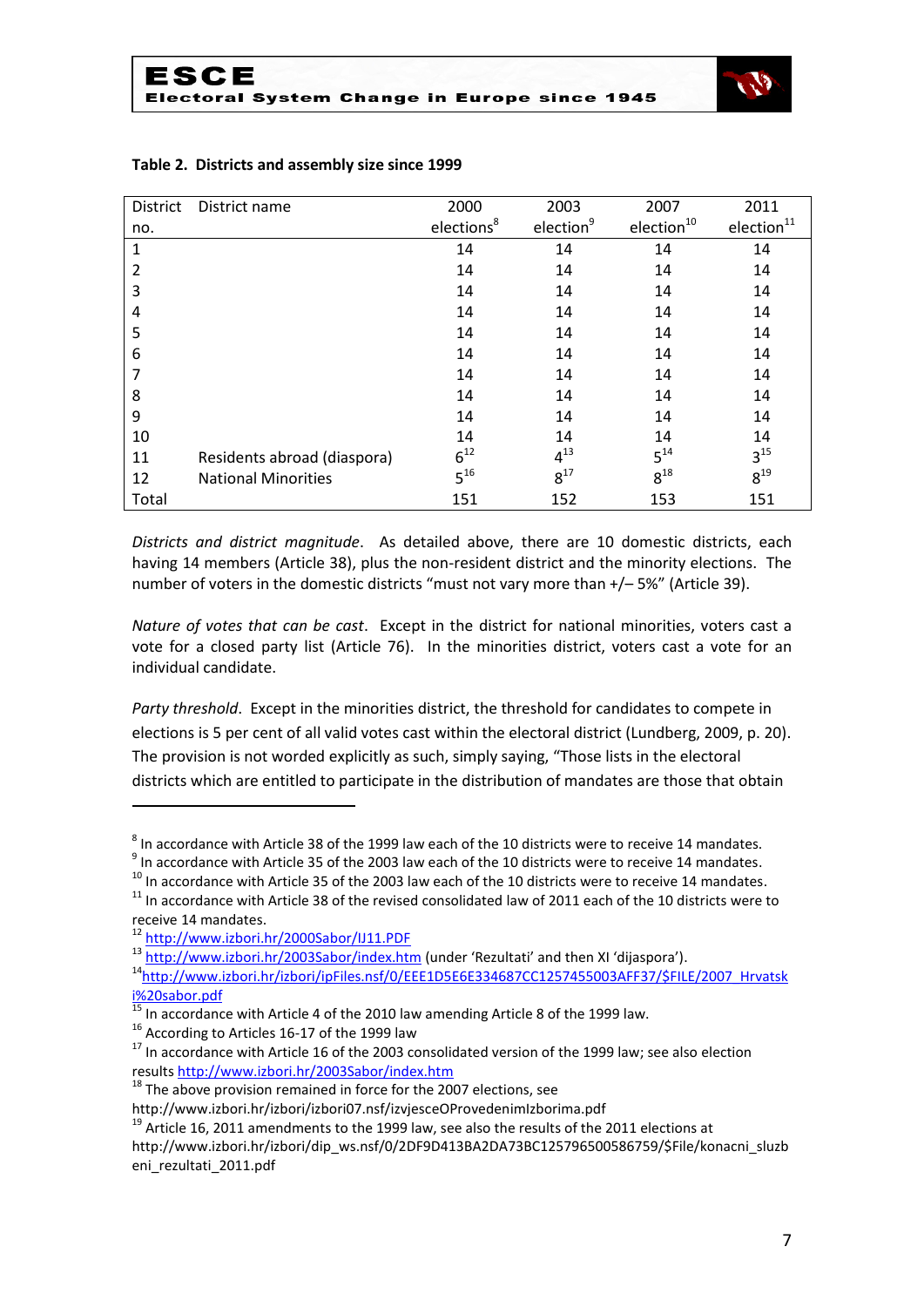

in the elections at least 5 per cent of the valid votes cast"(Article 41). Nevertheless, election results indicate that parties which have secured as little as 0.66 per cent of the votes cast nationwide have been awarded mandates according to this system.<sup>20</sup>

*Allocation of seats to parties at the lower tier*. D'Hondt is applied within each district (Article 40). The national minority seats are filled by SMP in five nationwide, group-specific constituencies (Article 46).

*Allocation of seats to parties in the upper tier*. No upper tier.

*Allocation of seats to candidates*. Lists are closed, so each party's seats in each district are filled from the top of the list (Article 42).

### *3.4 The 2003 Electoral Reform*

This reform was not significant in the terms defined by this project. It increased the number of seats for minorities from 5 to 8 (Articles 15–16 of the revised text). The law provided that the Serbian minority receive 3 mandates, the Hungarian and Italian minority receive 1 mandate each, and that the Czech & Slovak minorities receive 1 mandate; the Austrian, Bulgarian, German, Polish, Romanian, Roma, Ruthenian, Russian, Turkish, Ukrainian, Wallachian and Jewish minority as a group were to receive 1 mandate, and the Albanian, Bosnian, Montenegrin, Macedonian and Slovenian minority were to be allocated 1 mandate (Article 16 of the 2003 law).

The article saying that SMP is used for these remains (now Article 43). The law does not explicitly state what this means in the case of the Serbian minority, which elects three members. It is apparent from election results, however, that each voter can vote for up to three candidates and that the three candidates with most votes are elected.<sup>21</sup> Thus, the system is one of block vote.

### *3.5 Amendments in 2010 and 2011*

The amendment passed in 2010 provided that ethnic minorities comprising more than 1.5 per cent of the population were to be entitled to 3 mandates. A third paragraph was added, which specified that the Serbian minority met this criterion and that these mandates were to be allocated to candidates from party lists in one of the ten districts where these representatives were competing (Article 5 of the 2010 law, amending Article 16(2); Article 9 supplementing Article 38 with a second paragraph). In the event that three candidates failed to be elected in

.

<sup>20</sup> http://www.ipu.org/parline-e/reports/2077\_E.htm

<sup>&</sup>lt;sup>21</sup> For the 2007 election results, see

[http://www.izbori.hr/izbori/izbori07.nsf/izvjesceOProvedenimIzborima.pdf.](http://www.izbori.hr/izbori/izbori07.nsf/izvjesceOProvedenimIzborima.pdf) For the 2011 results, see http://www.izbori.hr/izbori/dip\_ws.nsf/0/2DF9D413BA2DA73BC125796500586759/\$File/konacni\_sluzb eni\_rezultati\_2011.pdf